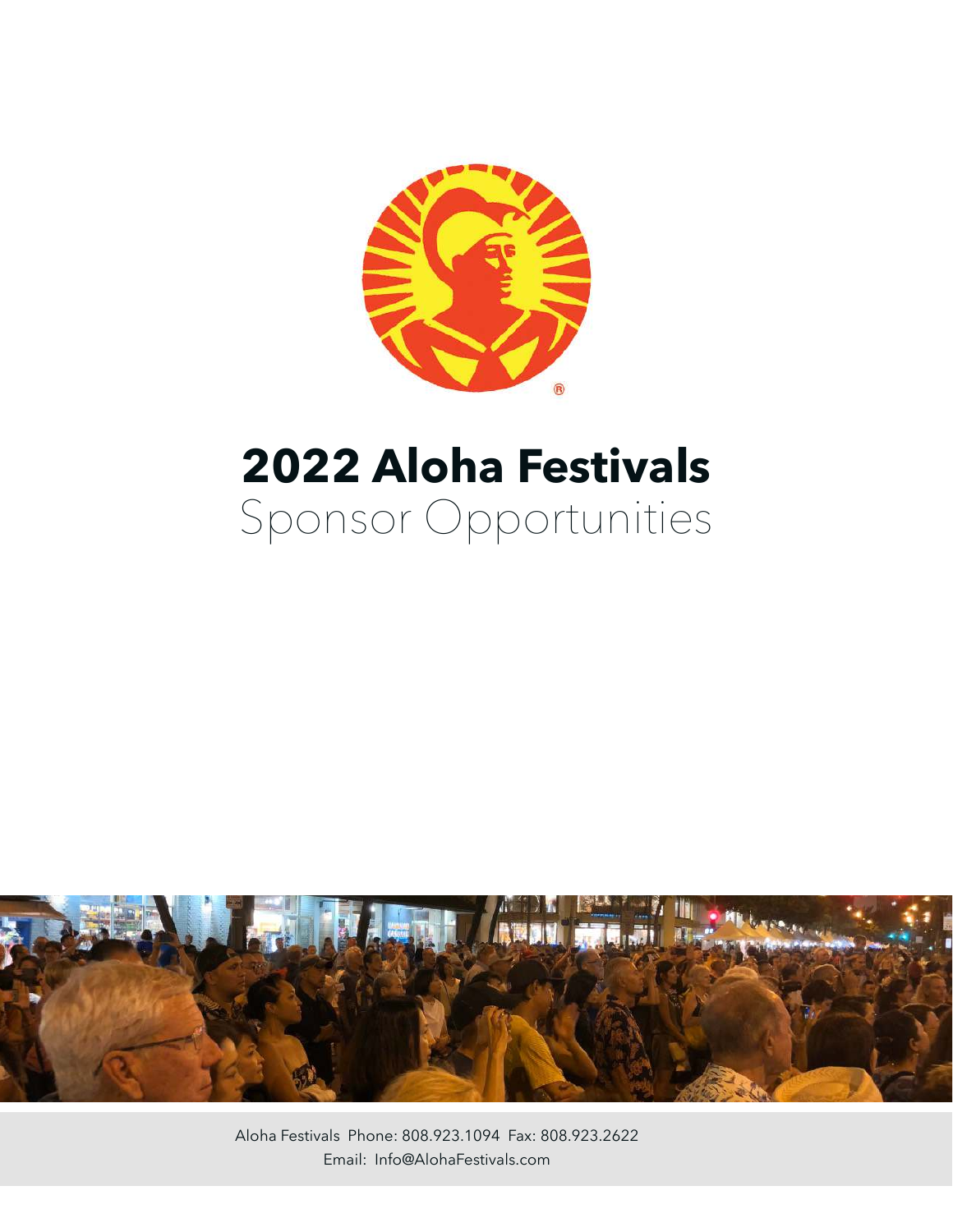

# **Aloha Festivals . . .**

Continues a 76-year tradition in Hawai`i with two signature events. The Aloha Festivals Floral Parade attracts over 33,000 and the Waikīkī Ho`olaule`a brings over 70,000 festival goers on to Kalākaua Ave.

Aloha Festivals plays an important role facilitating the sharing of the host culture between visitors and residents. 2020 and 2021 we were not able to have our traditional celebrations, but with the New Year comes hope as we strive to return to a normal life and our beloved traditions.

We invite you to be a part of this years's celebration with one of our many sponsorship opportunities.

### **ALOHA FESTIVALS**

#### **(1) PRESENTING SPONSOR**

### **\$30,000**

- Your Company presents . . .
- Sponsor recognition on an entertainment stage at the Ho'olaule'a
- Company Banner in the Aloha Festivals Floral Parade
- Company recognition and acknowledgement in all press releases & advertisement \*\*\*
- Company logo on the USA Today Ho'olaule'a wrap \*\*\*
- Company logo and link on the Aloha Festival Website (alohafestivals.com)
- (6) passes to the VIP Parade review stand
- (6) passes to the Ho'olaule'a VIP lounge
- (6) VIP passes to the Investiture & Opening Ceremony
- Optional on your property an appearance by the AF Royal Court

#### **(1) PARADE SPONSOR**

## **\$25,000**

- The Aloha Festivals parade is brought to you by . . .
- Company Banner in the Aloha Festivals Floral Parade
- Company recognition and acknowledgement in all press releases & advertisement regarding the parade \*\*\*
- Company logo on the USA Today Ho'olaule'a wrap \*\*\*
- Company logo and link on the Aloha Festival Website (alohafestivals.com)
- (4) passes to the VIP Parade review stand
- (4) passes to the Ho'olaule'a VIP lounge
- (4) VIP passes to the Investiture & Opening Ceremony
- Optional on your property an appearance by the AF Royal Court

\*\*\* Must meet print deadline.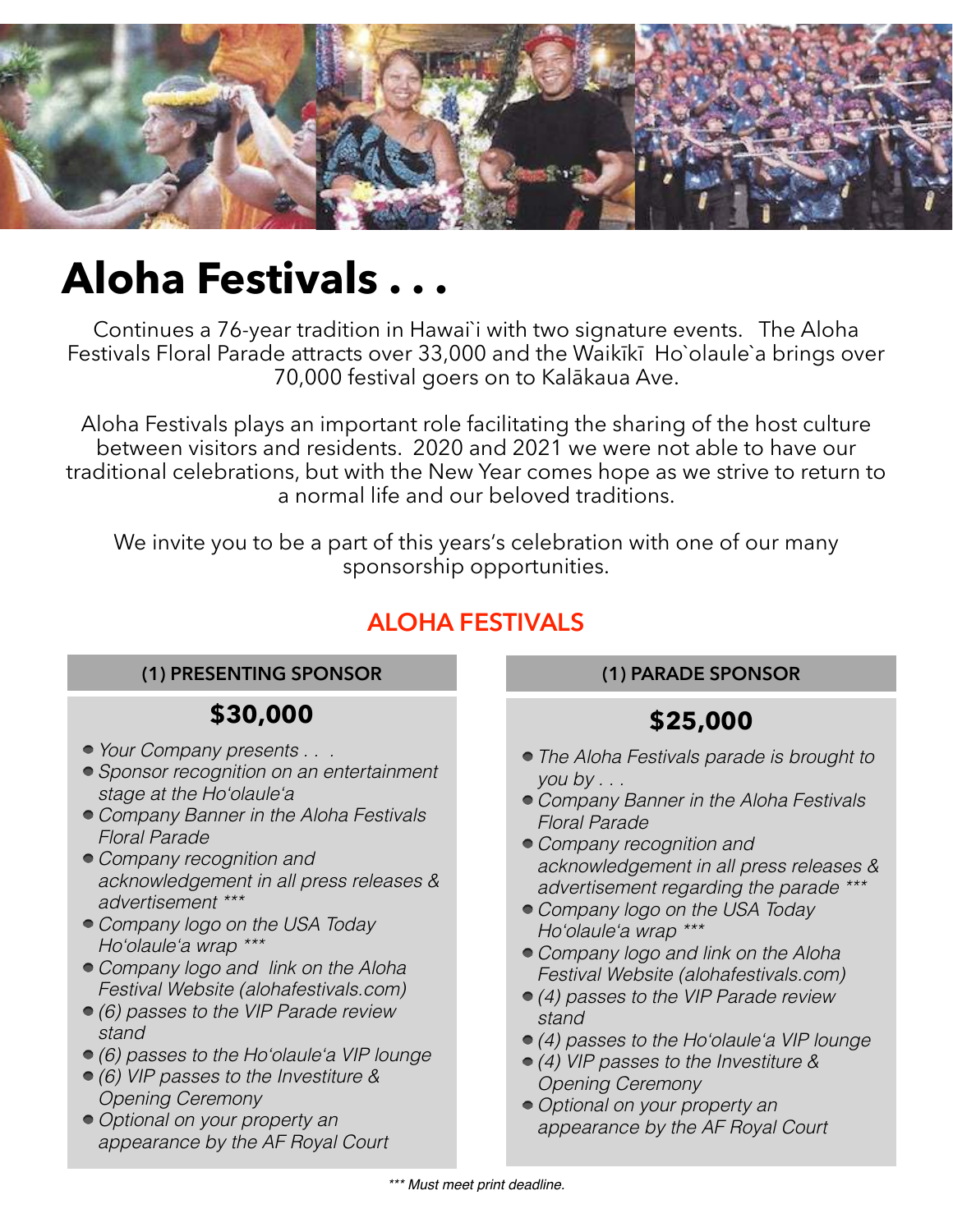

## **Aloha Festivals Stage Sponsorship**

As a stage sponsorship partner, your company would be responsible for booking the talent, stage, sound, lights, generators or any other incidentals for that evening. **Approximate in-kind additional expenses are estimated at \$10,000 - \$15,000.**

#### **\$5,000 + cash + in-kind**

- This Waikīkī Ho`olaule`a stage is brought to you by . . . your name here.  $\bullet$
- Company recognition and acknowledgement in all press releases & advertisements \*\*\*  $\bullet$
- Company logo on the USA Today Ho`olaule`a wrap \*\*\*
- Company Logo and link on the Aloha Festivals website
- (*4*) passes to the VIP Parade review stand
- (*4*) passes to the Waikīkī Ho`olaule`a VIP lounge
- (*4)* VIP passes to the Investiture & Opening Ceremony

# **Alaka`i Sponsor(s)**

### **\$5,000 cash**

- Company recognition and acknowledgement in all press releases & advertisement also brought to you by . . . . your name here.
- Company logo on the USA Today Ho'olaule'a wrap \*\*\*
- Company recognition and link on the Aloha Festival Website (alohafestivals.com)
- (4) passes to the VIP Parade review stand
- (4) passes to the Waikiki Ho'olaule'a VIP lounge
- (4) VIP passes to the Investiture & Opening Ceremony
- Optional on your property appearance by the Aloha Festivals Royal Court

# **Laulima Sponsor(s)**

### **\$2,500 cash**

- Company recognition and link on Aloha Festival Website (alohafestivals.com)
- (2) passes to the VIP Parade review stand
- (2) passes to the Ho'olaule'a VIP lounge
- (2) VIP passes to the Investiture & Opening Ceremony
- Optional on your property appearance by the Aloha Festivals Royal Court

\*\*\* Must meet print deadline.